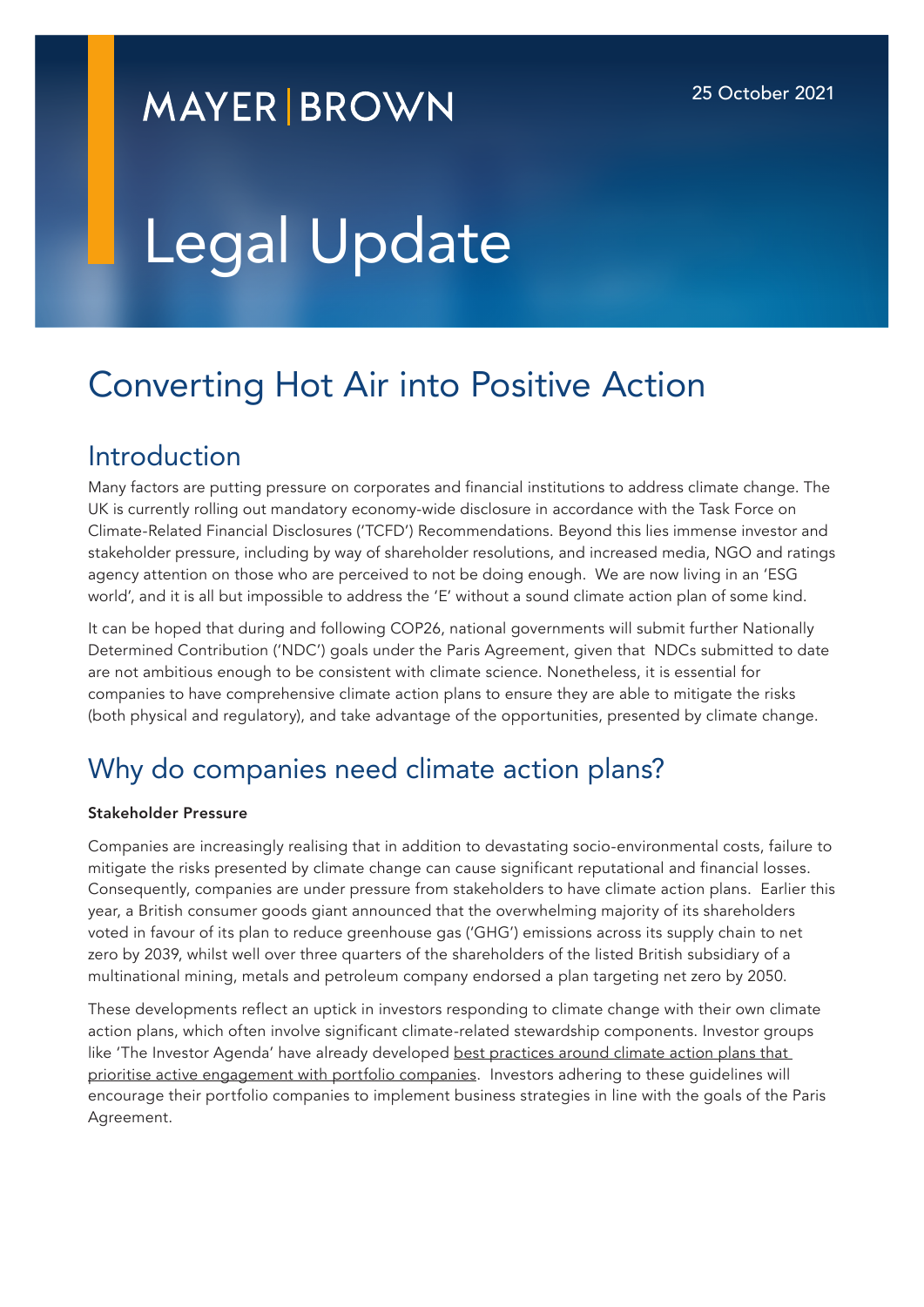#### Legislative Developments

Governments are increasingly implementing legislation aimed at reducing GHG emissions. The UK's target is to cut emissions by 78% by 2035, compared with 1990 levels. As this target is passed down, companies will be forced to make significant changes. Although the UK's response is as yet unknown, the EU has announced proposals to include maritime, building and road transport emissions in/ alongside the existing EU Emissions Trading scheme.

Disclosure will also be an important part of this. Eighteen jurisdictions have now adopted, or are planning to adopt, mandatory frameworks aligned with the TCFD Recommendations. This will require companies to disclose the impacts of climate-related risks and opportunities on their businesses, strategies and financial planning.

#### Climate Litigation Risk

Climate change litigation is becoming more prevalent. The global cumulative number of climate changerelated cases is reported to have more than doubled since 2015. This is a concern for companies, given that litigation can have significant consequences, not just in terms of any award or finding made, but also in terms of adverse publicity and the draw on internal time and resources. For example, following an international NGO's success in its case against a multinational energy company, the multinational energy company was ordered to increase its GHG emissions reduction target. Moreover, a German NGO has recently filed lawsuits against three German automotive companies, with the aim of forcing the German automakers to limit production of internal combustion engine cars and adopt more stringent GHG emissions reduction targets.

There is also potential for litigation surrounding the development and communication of a climate action plan. For example, an Australian environmental group has filed a lawsuit against Santos, an Australian natural gas producer, alleging that its public commitment to reach net zero by 2040 was not based on sound assumptions and therefore misled investors in violation of Australian law. Many businesses already have a well-developed climate action plan and it has not prevented them being subject to litigation. However, it will be even more challenging for businesses to defend themselves in the absence of a well-developed climate action plan.

# Understanding the Terminology

#### Climate Disclosures

An initial step in developing a climate action plan is for businesses to identify and report on their emissions.

Emissions are categorised into Scope 1, 2 and 3. Scope 1 emissions are companies' direct emissions from their owned/controlled operations. This includes emissions from running boilers and vehicles, as well as from fuel combustion.

Scope 2 emissions are companies' indirect emissions from the generation of acquired energy, such as from electricity, steam, heating and cooling for their own use.

Finally, Scope 3 emissions are companies' indirect emissions that are not included in Scope 2 and for which they are responsible across their value chain. This includes emissions from products purchased from suppliers, from companies' own products when customers use them, and from employees commuting. Scope 3 emissions are potentially of significant importance, since they can account for over 70% of companies' carbon footprint. Reducing Scope 3 emissions can therefore have a larger impact than reducing Scope 1 and Scope 2 emissions.

Working out what Scope 3 emissions are can be challenging. However, reporting on Scope 3 emissions can potentially have wider benefits. For instance, it can enable companies to assess where emission 'hotspots' reside in their supply chain, thereby allowing companies to identify and potentially manage and mitigate resource and energy risks.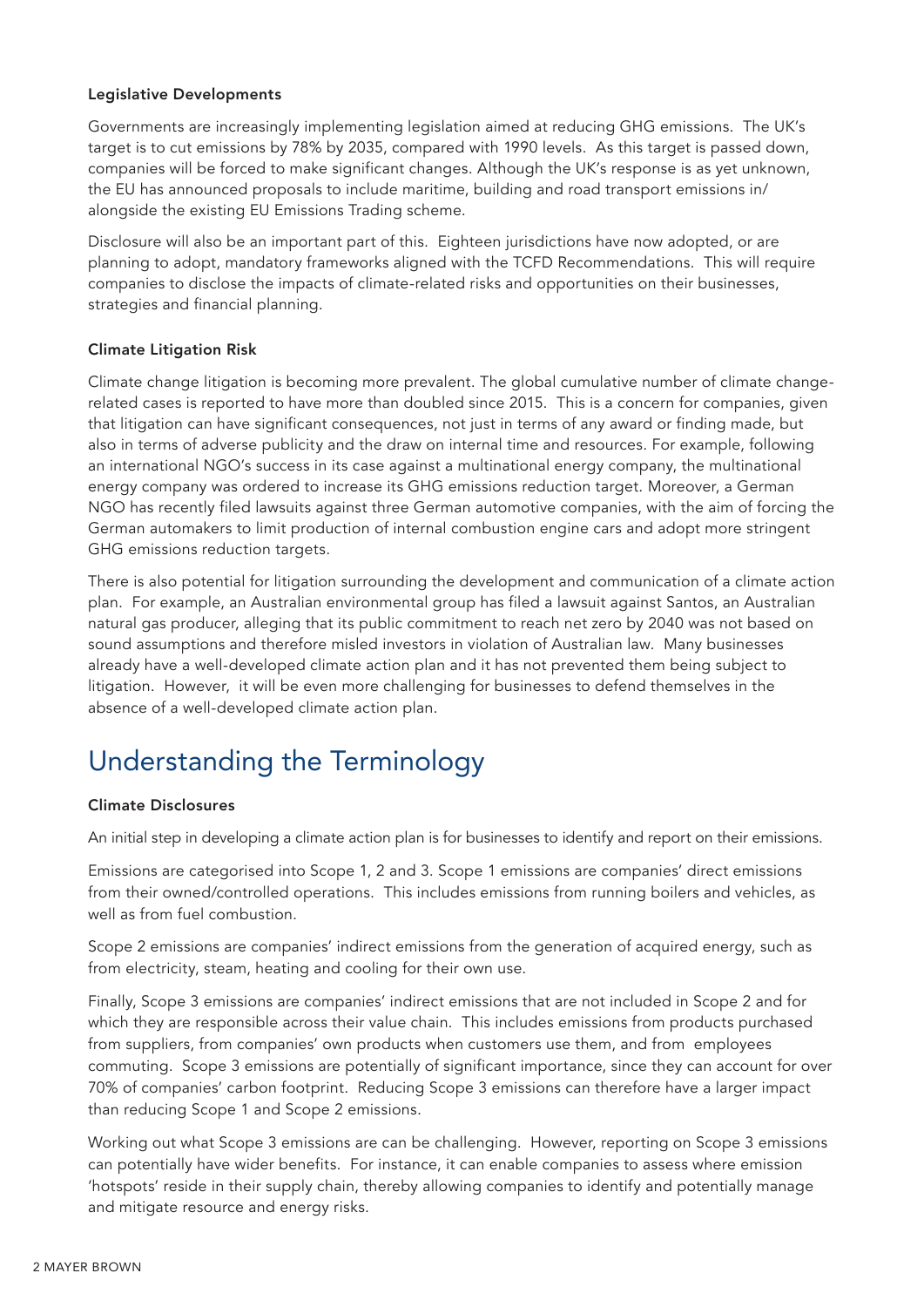Interestingly, the case against the multinational energy company and the claim against the three German automotive companies (discussed on page 2) both demand reductions in Scope 3 emissions. As the majority of the energy company's and automotive companies' GHG emissions come from their manufactured products, this is a challenging area. Accordingly, it is important for companies to assess their Scope 3 emissions. Companies that do not assess, report on and set targets in respect of their Scope 3 emissions are vulnerable to accusations that they are not doing enough.

#### GHG emissions reduction targets

When it comes to setting emissions reduction targets, there is often confusion between some of the terminology used.

#### *Carbon Neutral*

If a company aims to become 'carbon neutral', it is generally committed to not increasing carbon emissions and achieving carbon reduction through 'offsets' (for example, through voluntary emissions reduction projects). Becoming 'carbon neutral' does not necessarily require a commitment to reduce overall GHG emissions.

Although many companies aim to become 'carbon neutral', approaches to climate neutrality often differ in respect of the time frames of the target, the scope of the activities included in the target, the climate impacts from those targets and the climate mitigation approaches used to meet targets.

#### *Net Zero*

If a company aims to become 'Net Zero', this means the company concerned aims to reduce GHG emissions and will only offset 'residual' emissions as a last resort.

#### *Science-based*

Science-based targets are targets consistent with the scale of reductions required to keep global warming to 1.5°C/2°C above pre-industrial levels. Companies often set science-based targets via the Science Based Targets Initiative ('SBTi'). SBTi requires companies to set targets based on emission reductions through direct action in their own operations and/or value chains.

#### *Paris-aligned*

A target is 'Paris-aligned' if it is in line with the science to achieve the Paris Agreement goal of keeping global warming to 1.5°C above pre-industrial levels and reducing GHG emissions to net zero by around 2050. The dual temperature and emission reduction element is a key distinguishing factor.

# What should companies include in their climate action plans?

#### Summary

Figure 1 illustrates the key elements to a comprehensive climate action plan. The rest of this section will explore each of these elements in more detail.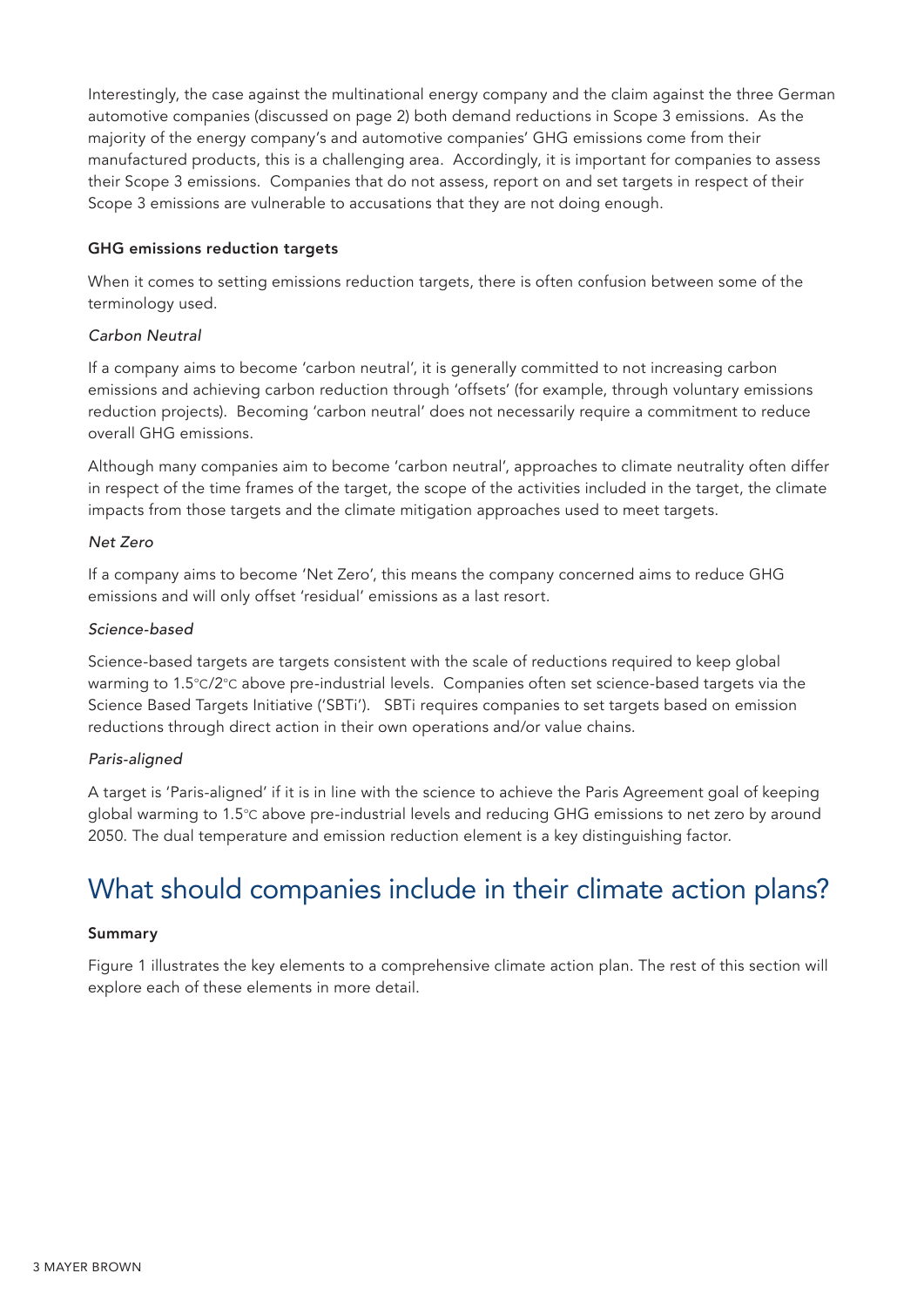

#### Measuring, Reporting and Monitoring GHG emissions

As discussed above, a foundational element to any climate action plan is for companies to measure and report (and subsequently monitor) their Scope 1, Scope 2 and Scope 3 emissions, since this enables them to more fully understand their climate impacts and allows them to take effective and targeted responsive action.

There are various standardised approaches for measuring, reporting and monitoring GHG emissions available to companies, including the [Greenhouse Gas Protocol](https://ghgprotocol.org/corporate-standard) ('GHGP') and [Carbon Footprint Registry](https://www.theclimateregistry.org/programs-services/voluntary-reporting/how-to-join/). The GHGP, for example, provides standardised frameworks which aim to help companies prepare GHG inventories that represent a true and fair account of their emissions. These frameworks have been widely adopted by companies, as demonstrated by the fact that at least 92% of Fortune 500 companies responding to the Carbon Disclosure Project's 2016 survey stated that they use the GHGP frameworks.

For many companies and investors, it is important to fit GHG emissions data into a broader 'ESG' context that captures a range of environmental, social and governance elements of non-financial risk. The leading ESG disclosure standards and frameworks, including [GRI,](https://www.globalreporting.org/) [SASB](https://www.sasb.org/) and [IIRC,](https://www.integratedreporting.org/) provide systems for disclosing GHG emissions and other ESG data in a manner that is consistent and comparable, leading to higher quality disclosures that are favoured by investors. By using the consistent methodologies provided by frameworks like the GHGP and these reporting systems, companies can accurately and effectively monitor, report and compare GHG emissions over time.

#### Setting GHG emissions reduction targets

Once companies have implemented a framework for reporting GHG emissions, they should set emissions reduction targets. Companies can, for example, develop science-based targets via the SBTi. The SBTi sets out a 5-stage process to setting targets, which includes mandatory criteria for such targets to be recognised as science-based. If companies follow this process, they will have science-based targets that are aligned with the Paris Agreement's goal of limiting global warming to below 1.5°C above pre-industrial levels. This process has been adopted by a variety of companies, from energy and industrial companies to retailers, the majority of whom have committed to becoming net-zero emissions energy businesses by 2050.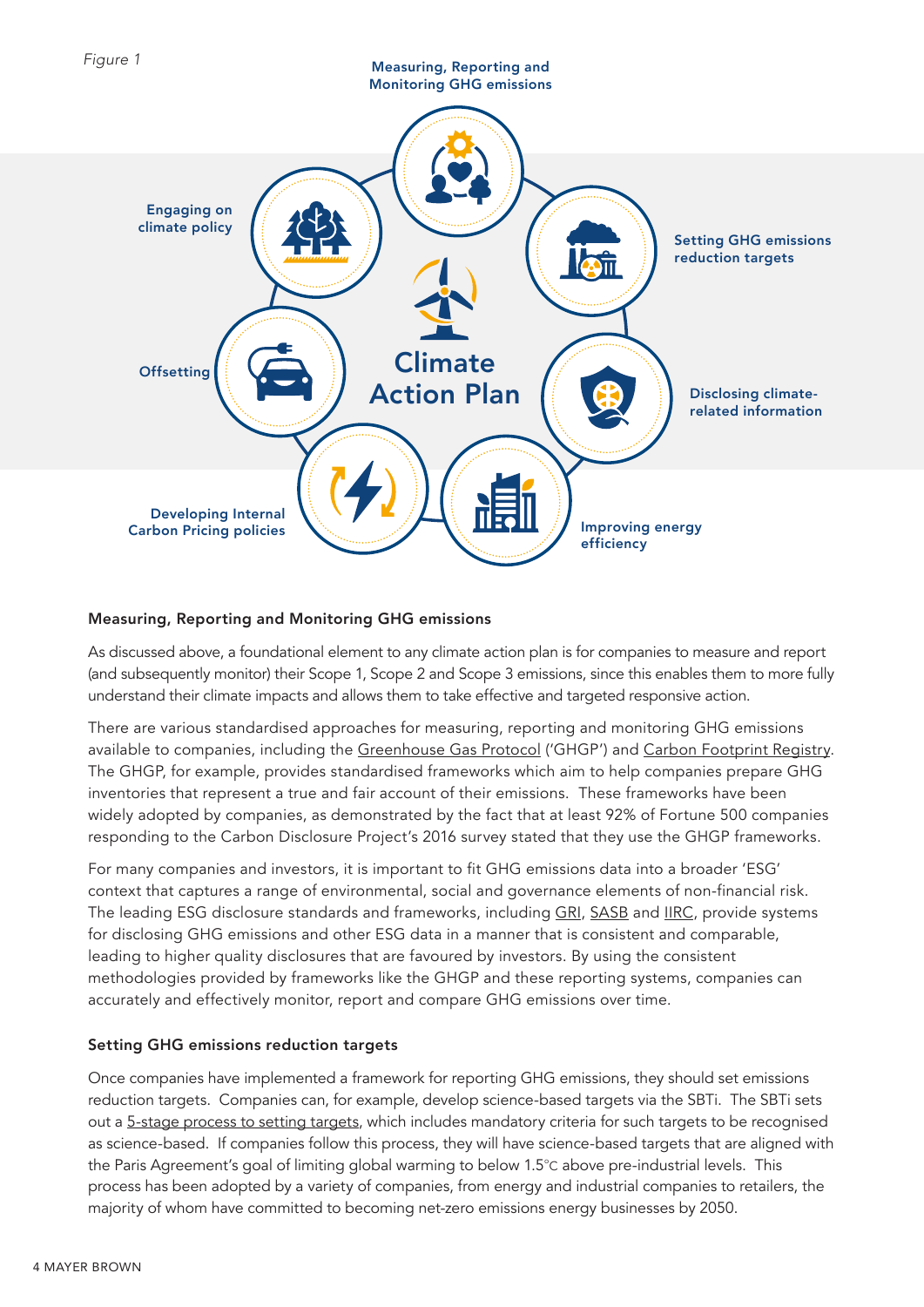#### Disclosing climate-related information

After companies have set GHG emissions reductions targets, they will be able to disclose their climaterelated information. Many companies now go beyond simply disclosing the amount of GHG emissions they produce and comply with the more complex TCFD recommendations. For instance, companies are required to undertake scenario analysis to inform their disclosure of climate-related risks and opportunities. This will necessitate quantitative analyses of the physical, transitional, acute and chronic risks presented by climate change, as well as the use of heat-mapping to identify areas of particular vulnerability.

To comply with the TCFD recommendations, companies should disclose the actual and potential impacts of climate change on their business, as well as their processes for identifying and managing climate-related risks and opportunities. For further information on how to disclose in accordance with the TCFD recommendations, please see [our recent blog post](https://www.eyeonesg.com/2021/09/tcfd-recommendations-an-update-on-climate-disclosures/).

#### Improving energy efficiency

Companies should also consider committing to improve their energy efficiency by setting energy efficiency goals. [C2ES has developed a system of 'SMART energy efficiency goals',](https://www.c2es.org/content/business-strategies-to-address-climate-change/) which encourage companies to take a systems-based approach to energy efficiency that is enabled through the networking of efficient devices to facilitate more dynamic energy management. To set such goals, companies must firstly ensure they have robust tracking and measurement systems, allowing them to more accurately identify and record their energy usage.

Companies should subsequently implement measures to increase the efficiency of their energy usage. The exact measures used will vary from company to company.

Companies in the real estate sector, for example, can reduce the heating demand of their buildings through limiting the exposed surface area of buildings and improving the insulation of buildings' fabrics, whilst also reducing the consumption of appliances by fitting energy efficient plant and machinery.

Companies may also wish to support customers in improving their own energy efficiency by encouraging the use of smart technologies. For instance, demand side response ('DSR'), the incentivised timeshifting of energy use by consumers away from peak times, is becoming increasingly important as energy systems become more reliant on less predictable renewable energy sources, which have a high share of non-dispatchable power. By using smart metering systems, utility companies can communicate with consumers regarding their energy use.

#### Developing Internal Carbon Pricing policies

Companies can place monetary values on carbon emissions by developing Internal Carbon Pricing ('ICP') policies. This can be beneficial for companies, since it enables them to assess the carbon footprint of investments and so estimate potential carbon costs and investment return. ICPs can also be used to assess exposure to carbon risk throughout supply chains, which can help companies accelerate emissions reduction and find new revenue opportunities.

There is not currently a uniform global carbon price. For example, European Union Allowances ('EUA') under the EU Emissions Trading System ('EU ETS') are currently trading at just below €60 / tonne, whilst UK Allowances under the UK Emissions Trading System ('UK ETS') are trading at just above £60 / tonne. Both of these prices are significantly higher than in the 'voluntary' carbon offset market. They are also different to the price under the California cap and trade system, for example. The closer ICP levels are to a realistic cost that reflects the cost to the business of being consistent with the achievement of the Paris Agreement targets, for example, the more useful they will be as a guide to a company decarbonising its activities.

Companies can develop ICPs by undertaking the following steps: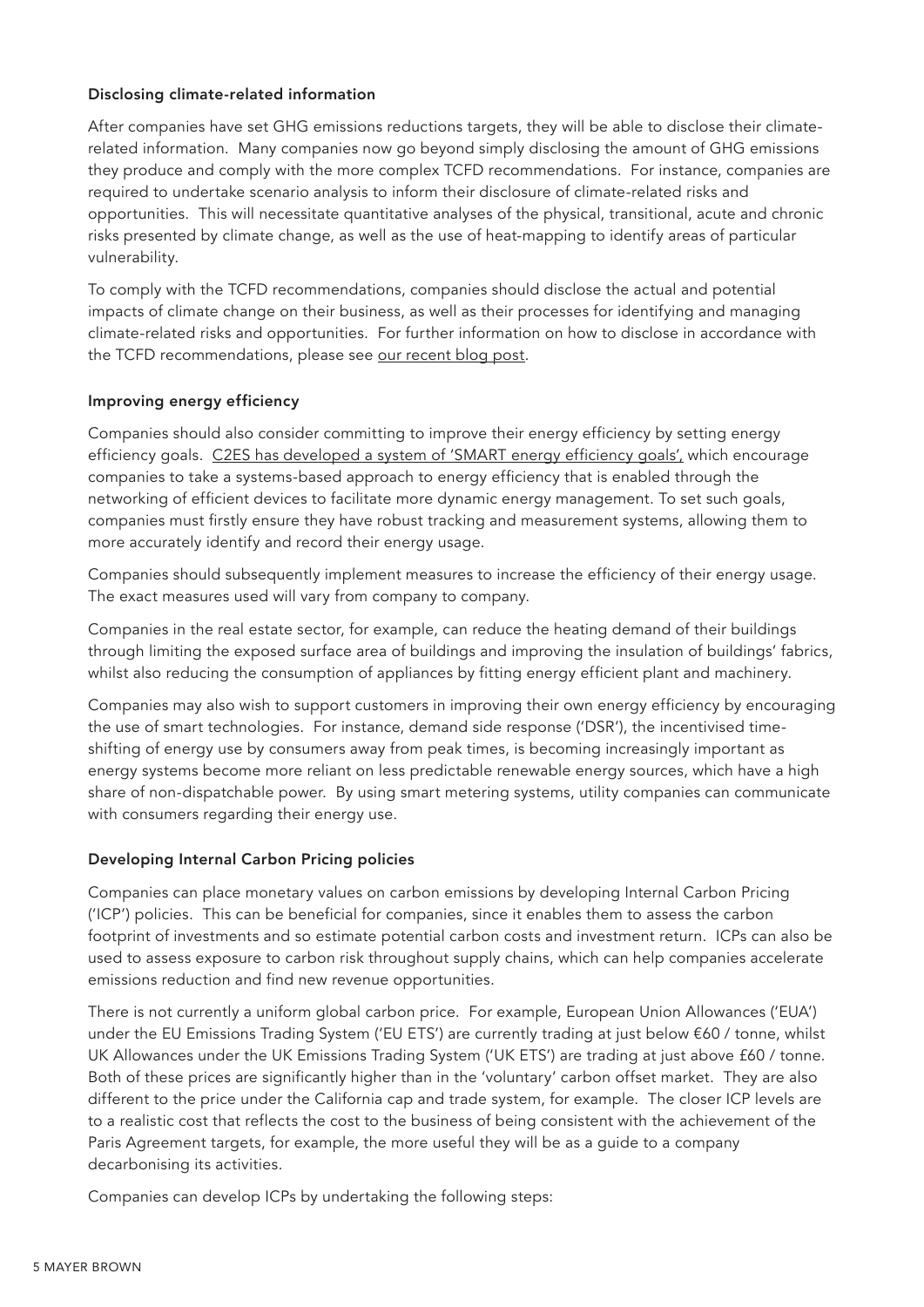#### *Measuring their direct and indirect GHG emissions*

This can be achieved by following the approaches outlined on page 4.

#### *Examining their exposure to external carbon prices*

To do this, companies can start by gathering current carbon prices by assessing current climate policies in the jurisdictions in which they operate. If the jurisdictions have cap and trade policies, the price on carbon is often made explicit in the marketplace for emissions allowances. In other jurisdictions, the price on carbon can be identified from carbon tax rates, which are usually located in national tax laws. If the price on carbon cannot be identified from these sources, companies can review the [World Bank's](https://carbonpricingdashboard.worldbank.org/) and the **[OECD's](https://www.oecd.org/tax/tax-policy/effective-carbon-rates-2021-0e8e24f5-en.htm)** published carbon price data.

Once companies have assessed current carbon prices, they should then try to predict future carbon prices. Determining the timescales of such predictions can be difficult, given that there can be considerable variation in profiles over different time series. Consequently, it can be difficult to reliably project value for the carbon futures' forward curve into the longer-term future. Companies are likely to need external help. For instance, the [Carbon Pricing Corridors Initiative](https://www.cdp.net/en/climate/carbon-pricing/corridors) helps companies identify industry-specific carbon price levels necessary to achieve the Paris Agreement goals.

#### *Setting Internal Carbon Prices*

Companies should then be in a position to set Internal Carbon Prices. In doing so, companies should consider the time period the ICP is expected to cover. For short - to medium term - goals, it may be adequate to set ICPs in line with current carbon prices. Yet for longer term goals, companies should set ICPs in line with predicted future carbon prices.

The ICP levels companies should adopt will vary according to their exposure to enduring carbon risk. For instance, British Land has adopted an ICP of £60 / tonne to cover projects up to 2030. On the other hand, Microsoft has self-levied an ICP of \$15/tonne, given its comparatively low exposure to enduring carbon risk. This highlights that the exercise of setting ICPs is an art rather than a science, but there are plenty of organisations that are willing to support companies in this area.

#### **Offsetting**

Companies may also wish to explore carbon offsetting. Companies can offset GHG emissions by purchasing carbon credits generated from environmental schemes. These environmental schemes generally fall into two categories: reduction schemes, which cut GHG emissions by improving processes, and removal schemes, which absorb or eliminate GHG emissions from the atmosphere. In selecting carbon credits to purchase, companies should consider if the carbon credit is of verifiable quality, if the environmental scheme fits with its responsible business priorities, and if the cost is suitable.

There is not a central marketplace for purchasing carbon credits, which means there are several ways for companies to purchase carbon credits, including purchasing directly from project developers, and relying on brokers and/or retailers. The lack of a central marketplace and uniform standards has meant that the voluntary carbon credits market is particularly fragmented and companies can have difficulties with assessing the quality of carbon credits. Accordingly, the Taskforce on Scaling Voluntary Carbon Markets ('TSVCM') has been established, which aims to help address these issues by establishing a governance body with an oversight function that will host the infrastructure for a scaled and highintegrity carbon market. In particular, the TSVCM intends to create standardised commodity-like contracts that allow companies to trade voluntary carbon offsets at a large scale.

#### Engaging on climate policy

Finally, it is important for companies to engage responsibly in climate policy. This can be achieved by companies identifying the influences of government policies on their own internal climate policies, as well as aligning their internal practices and external messages with such policies. Companies can also publicly support government adoption of new policies, as demonstrated by multinationals in the energy sector supporting government adoption of carbon pricing in recent years.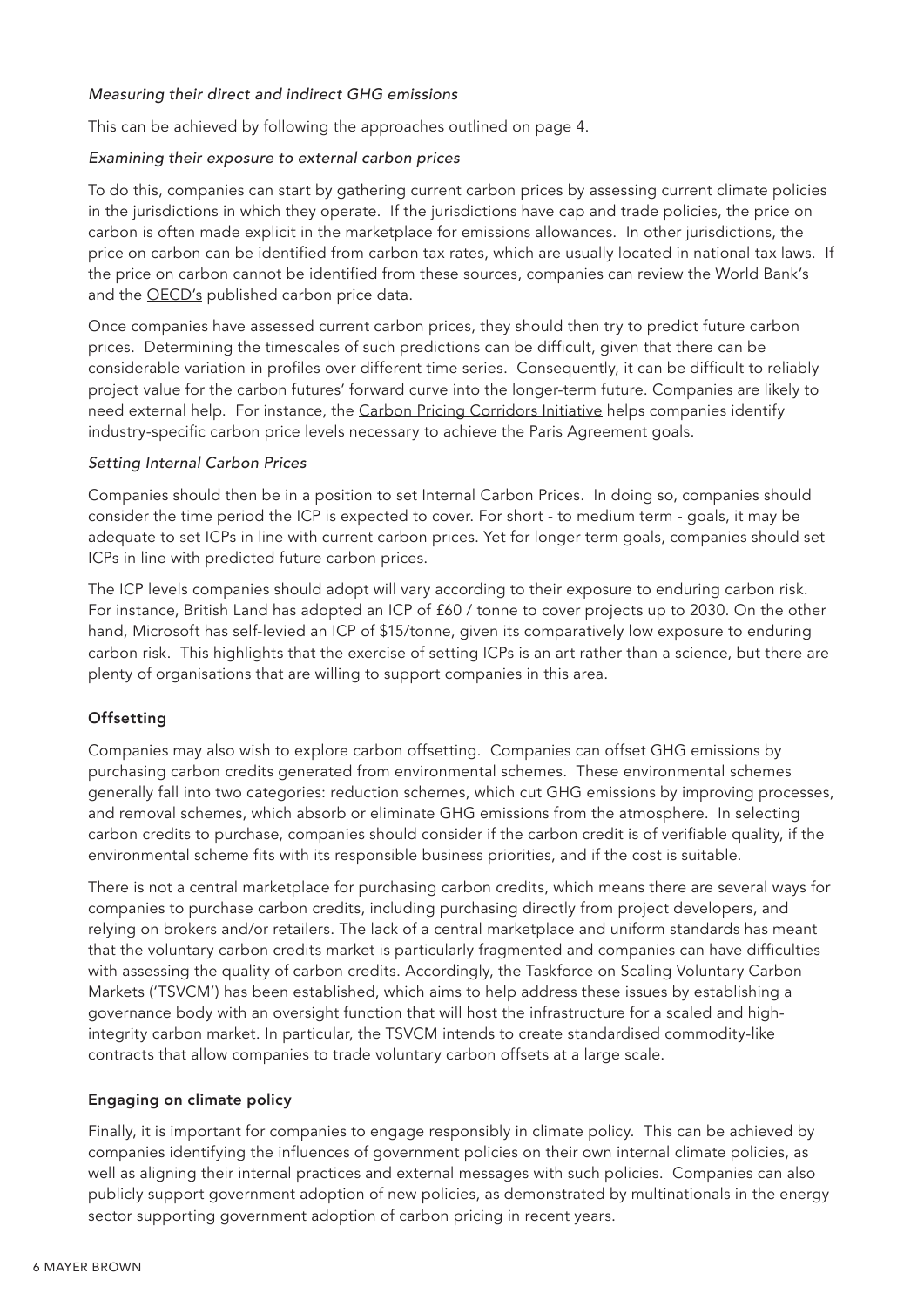# How can law firms help companies prepare their climate action plans?

Whilst we would not recommend bypassing technical experts, there are a number of areas in which we can help companies.

#### Drafting climate action plans

We can ensure that climate actions plans are drafted with a sufficient level of transparency to avoid any accusations of 'greenwashing' from stakeholders. We can also help to ensure that plans are not overly ambitious and reflect what is being done or what will be done 'on the ground'.

#### Benchmarking climate action plans against competitors

We can help benchmark companies' climate action plans, disclosures and statements against those of their competitors, which is critical since it will enable companies to have 'market-leading' action plans.

#### Ensuring the compliance of reporting

We can also help ensure that all reporting of climate-related information complies with the relevant reporting standards, such as GRI, SASB and the TCFD Recommendations.

#### Advising on internal policies and procedures

We can help companies to develop internal policies and procedures, to ensure they are operationalised and meet stakeholder expectations. Equally, we can work with management to ensure that companies' employees understand, and are incentivised to comply with, the internal policies and procedures.

#### **Training**

Many companies are rolling out training on climate regulation and risks. We can be an integral part of such training programmes.

#### Managing legal risks

Moreover, we can help manage the legal risks associated with companies not meeting their own climaterelated commitments, since recent cases have highlighted that companies risk litigation for having misleading GHG emissions reduction targets.

### **Contacts**

Please get in touch with your Mayer Brown contact if you would like to discuss any of the issues raised in this Legal Update.

#### *Tim Baines*

Counsel, London E: tbaines@mayerbrown.com T: +44 20 3130 3073

#### *Alexander Burdulia*

Registered Foreign Lawyer, Hong Kong E: alexander.burdulia@mayerbrown.com T: +852 2843 4241

#### *Kirsti Massie*

London, London E: kmassie@mayerbrown.com T: +44 20 3130 3555

#### *Oliver Williams*

Trainee Solicitor, London E: owilliams@mayerbrown.com T: +44 20 3130 xxxx